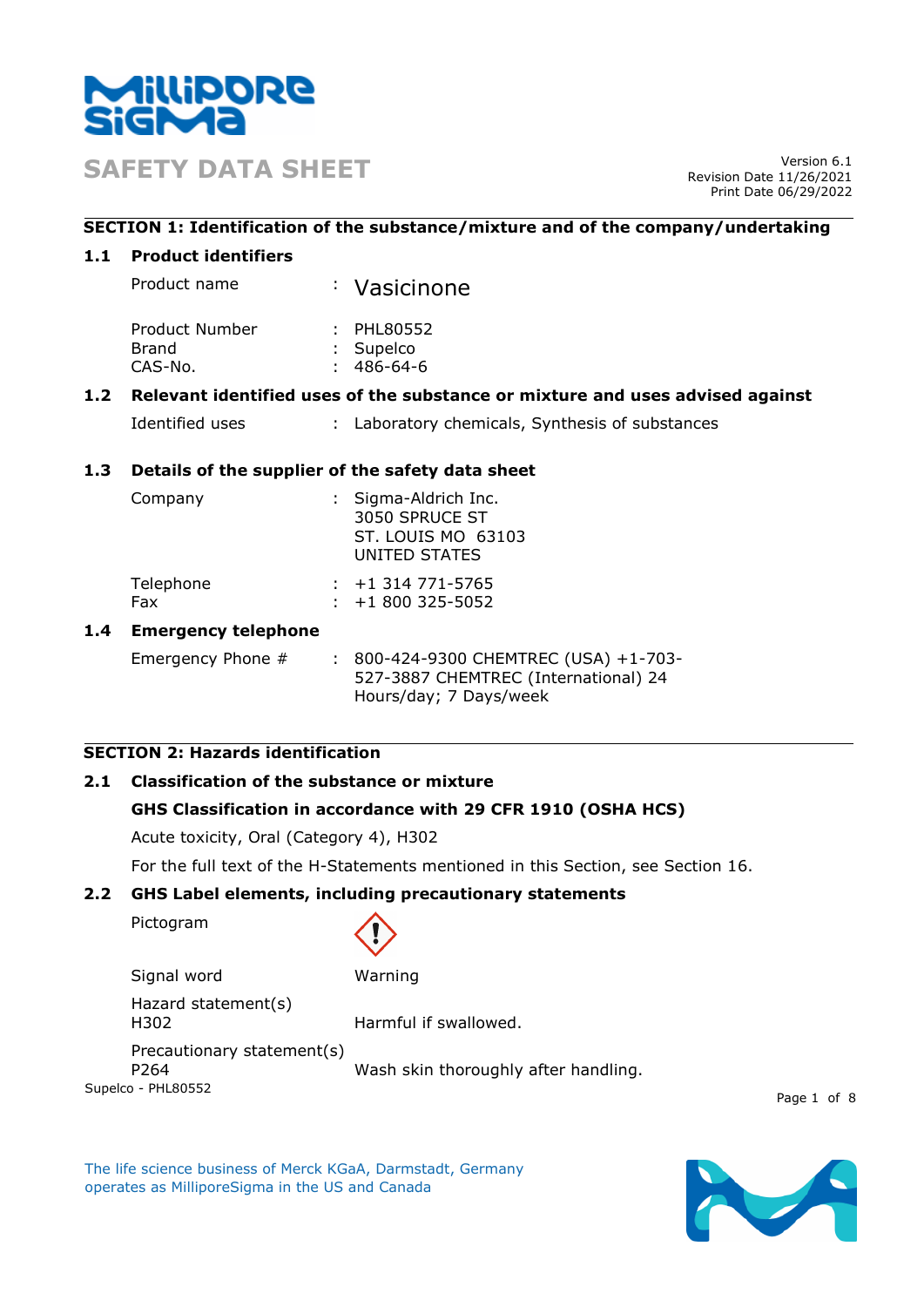| P270                 | Do not eat, drink or smoke when using this product.          |
|----------------------|--------------------------------------------------------------|
| $P301 + P312 + P330$ | IF SWALLOWED: Call a POISON CENTER/ doctor if you feel       |
|                      | unwell. Rinse mouth.                                         |
| P501                 | Dispose of contents/ container to an approved waste disposal |
|                      | plant.                                                       |

## **2.3 Hazards not otherwise classified (HNOC) or not covered by GHS** - none

#### **SECTION 3: Composition/information on ingredients**

| 3.1 | <b>Substances</b><br>Synonyms                                | ÷. |                                        | (3S)-3-Hydroxy-2,3-dihydropyrrolo[2,1-b]quinazolin-9(1H)-one |               |
|-----|--------------------------------------------------------------|----|----------------------------------------|--------------------------------------------------------------|---------------|
|     | <b>Formula</b><br>Molecular weight<br>CAS-No.                | ÷. | C11H10N2O2<br>202.21 g/mol<br>486-64-6 |                                                              |               |
|     | Component                                                    |    |                                        | Classification                                               | Concentration |
|     | (3S)-3-Hydroxy-2,3-dihydropyrrolo[2,1-b]quinazolin-9(1H)-one |    |                                        |                                                              |               |
|     |                                                              |    |                                        | Acute Tox. 4; H302                                           | $\le$ = 100 % |

For the full text of the H-Statements mentioned in this Section, see Section 16.

#### **SECTION 4: First aid measures**

#### **4.1 Description of first-aid measures**

#### **General advice**

Show this material safety data sheet to the doctor in attendance.

#### **If inhaled**

After inhalation: fresh air.

#### **In case of skin contact**

In case of skin contact: Take off immediately all contaminated clothing. Rinse skin with water/ shower.

#### **In case of eye contact**

After eye contact: rinse out with plenty of water. Remove contact lenses.

#### **If swallowed**

After swallowing: immediately make victim drink water (two glasses at most). Consult a physician.

#### **4.2 Most important symptoms and effects, both acute and delayed**

The most important known symptoms and effects are described in the labelling (see section 2.2) and/or in section 11

**4.3 Indication of any immediate medical attention and special treatment needed** No data available

Supelco - PHL80552

Page 2 of 8

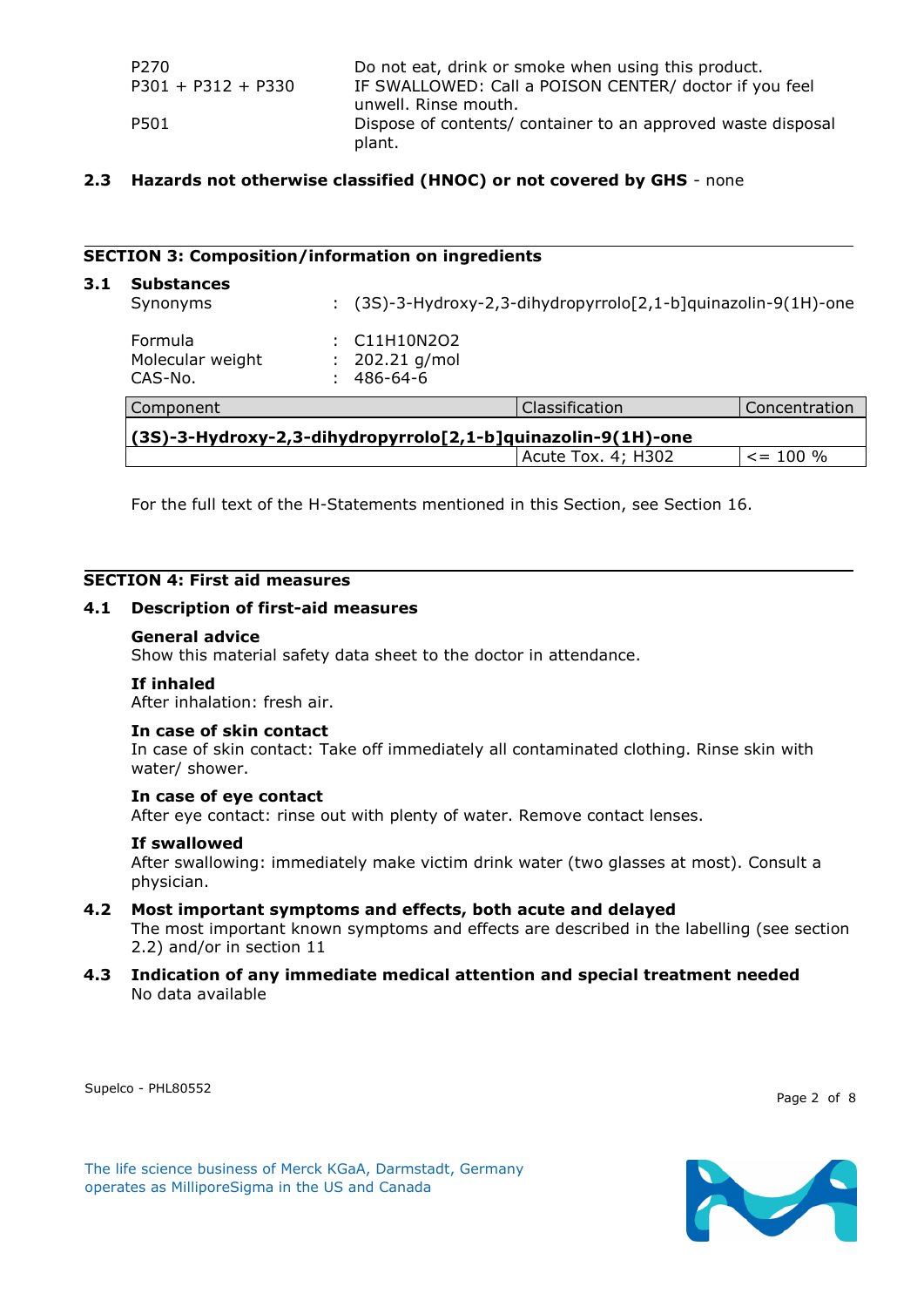# **SECTION 5: Firefighting measures**

## **5.1 Extinguishing media**

### **Suitable extinguishing media**

Water Foam Carbon dioxide (CO2) Dry powder

### **Unsuitable extinguishing media**

For this substance/mixture no limitations of extinguishing agents are given.

# **5.2 Special hazards arising from the substance or mixture**

Carbon oxides Nitrogen oxides (NOx) Combustible. Development of hazardous combustion gases or vapours possible in the event of fire.

# **5.3 Advice for firefighters**

In the event of fire, wear self-contained breathing apparatus.

### **5.4 Further information**

Suppress (knock down) gases/vapors/mists with a water spray jet. Prevent fire extinguishing water from contaminating surface water or the ground water system.

# **SECTION 6: Accidental release measures**

**6.1 Personal precautions, protective equipment and emergency procedures** Advice for non-emergency personnel: Avoid inhalation of dusts. Avoid substance contact. Ensure adequate ventilation. Evacuate the danger area, observe emergency procedures, consult an expert.

For personal protection see section 8.

# **6.2 Environmental precautions**

Do not let product enter drains.

### **6.3 Methods and materials for containment and cleaning up**

Cover drains. Collect, bind, and pump off spills. Observe possible material restrictions (see sections 7 and 10). Take up dry. Dispose of properly. Clean up affected area. Avoid generation of dusts.

**6.4 Reference to other sections** For disposal see section 13.

#### **SECTION 7: Handling and storage**

**7.1 Precautions for safe handling** For precautions see section 2.2.

### **7.2 Conditions for safe storage, including any incompatibilities**

#### **Storage conditions** Tightly closed. Dry.

#### **Storage stability**

Recommended storage temperature  $2 - 8 °C$ 

Supelco - PHL80552

Page 3 of 8

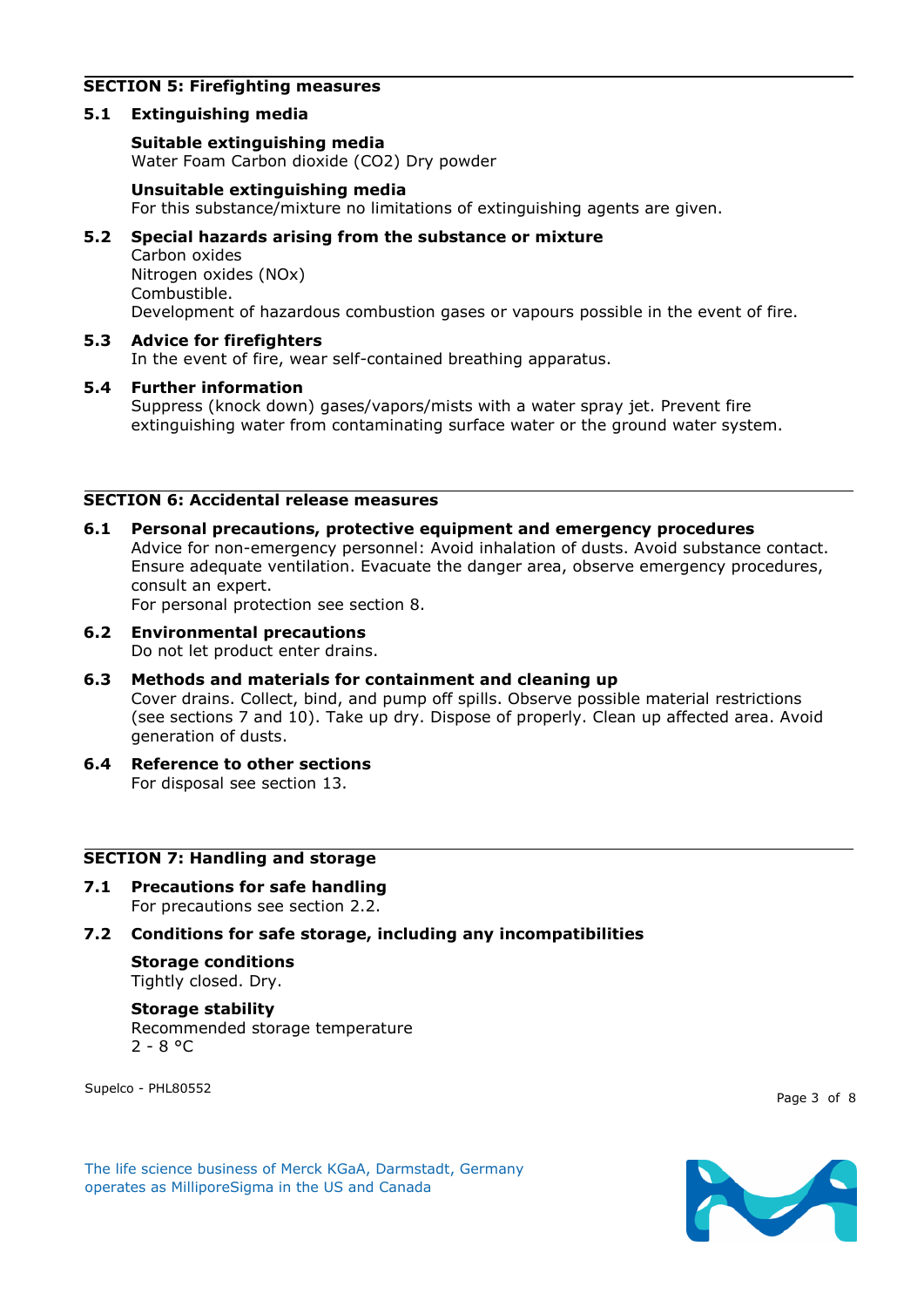# **Storage class**

Storage class (TRGS 510): 11: Combustible Solids

#### **7.3 Specific end use(s)**

Apart from the uses mentioned in section 1.2 no other specific uses are stipulated

#### **SECTION 8: Exposure controls/personal protection**

#### **8.1 Control parameters**

**Ingredients with workplace control parameters** Contains no substances with occupational exposure limit values.

#### **8.2 Exposure controls**

#### **Appropriate engineering controls**

Change contaminated clothing. Preventive skin protection recommended. Wash hands after working with substance.

#### **Personal protective equipment**

#### **Eye/face protection**

Use equipment for eye protection tested and approved under appropriate government standards such as NIOSH (US) or EN 166(EU). Safety glasses

#### **Skin protection**

Handle with impervious gloves.

This recommendation applies only to the product stated in the safety data sheet, supplied by us and for the designated use. When dissolving in or mixing with other substances and under conditions deviating from those stated in EN374 please contact the supplier of CE-approved gloves (e.g. KCL GmbH, D-36124 Eichenzell, Internet: www.kcl.de).

#### Full contact

Material: Nitrile rubber Minimum layer thickness: 0.11 mm Break through time: 480 min Material tested: KCL 741 Dermatril® L

Splash contact Material: Nitrile rubber Minimum layer thickness: 0.11 mm Break through time: 480 min Material tested: KCL 741 Dermatril® L

#### **Body Protection**

protective clothing

# **Respiratory protection**

required when dusts are generated. Our recommendations on filtering respiratory protection are based on the following standards: DIN EN 143, DIN 14387 and other accompanying standards relating to the used respiratory protection system.

#### **Control of environmental exposure**

Do not let product enter drains.

Supelco - PHL80552

Page 4 of 8

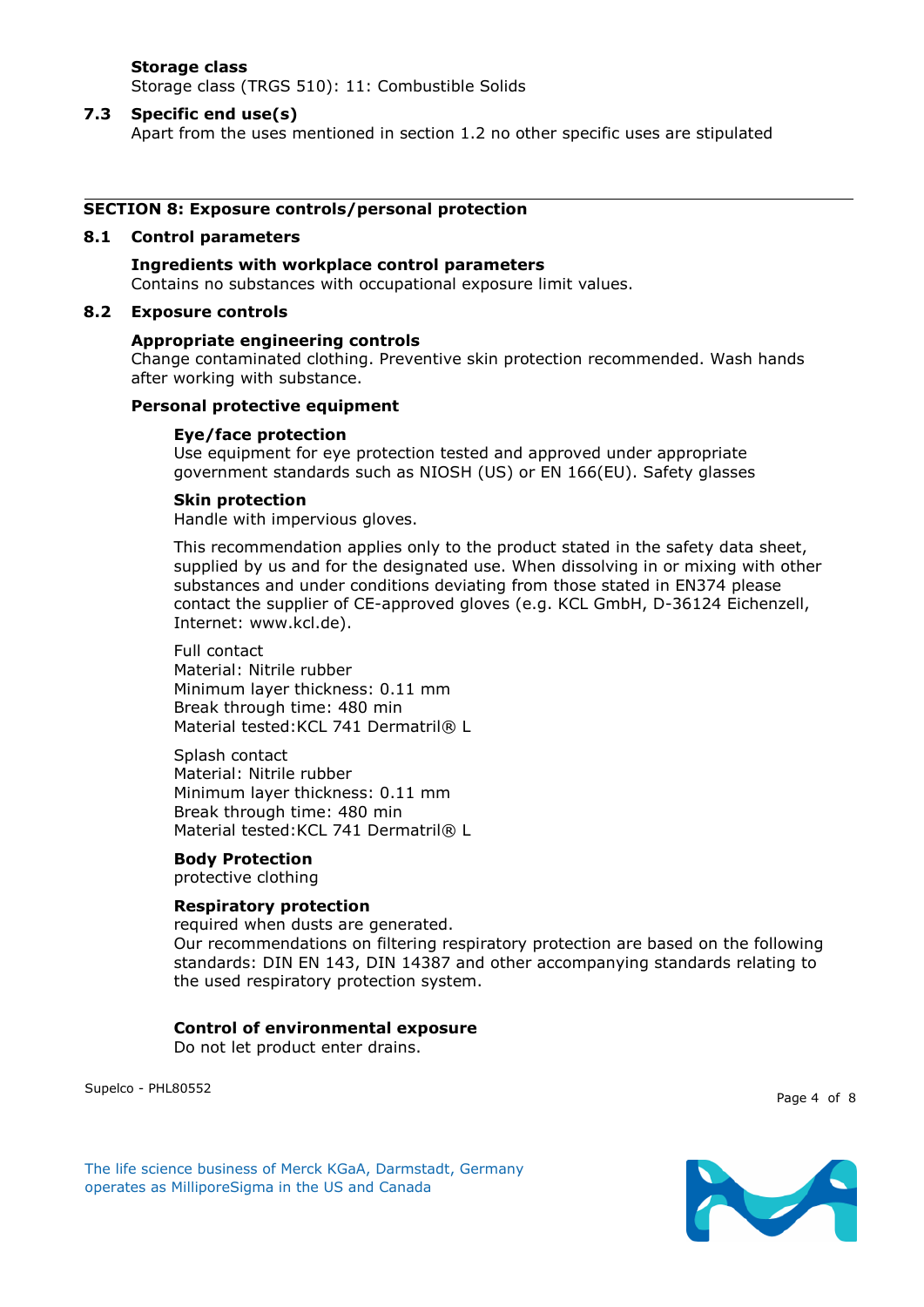### **SECTION 9: Physical and chemical properties**

# **9.1 Information on basic physical and chemical properties** a) Appearance Form: solid b) Odor No data available c) Odor Threshold No data available d) pH No data available e) Melting point/freezing point Melting point/range: 200 - 201 °C (392 - 394 °F) f) Initial boiling point and boiling range No data available g) Flash point ()No data available h) Evaporation rate No data available i) Flammability (solid, gas) No data available j) Upper/lower flammability or explosive limits No data available k) Vapor pressure No data available l) Vapor density No data available m) Density No data available Relative density Mo data available n) Water solubility insoluble o) Partition coefficient: n-octanol/water No data available p) Autoignition temperature No data available q) Decomposition temperature No data available r) Viscosity No data available s) Explosive properties No data available t) Oxidizing properties none

**9.2 Other safety information** No data available

Supelco - PHL80552

Page 5 of 8

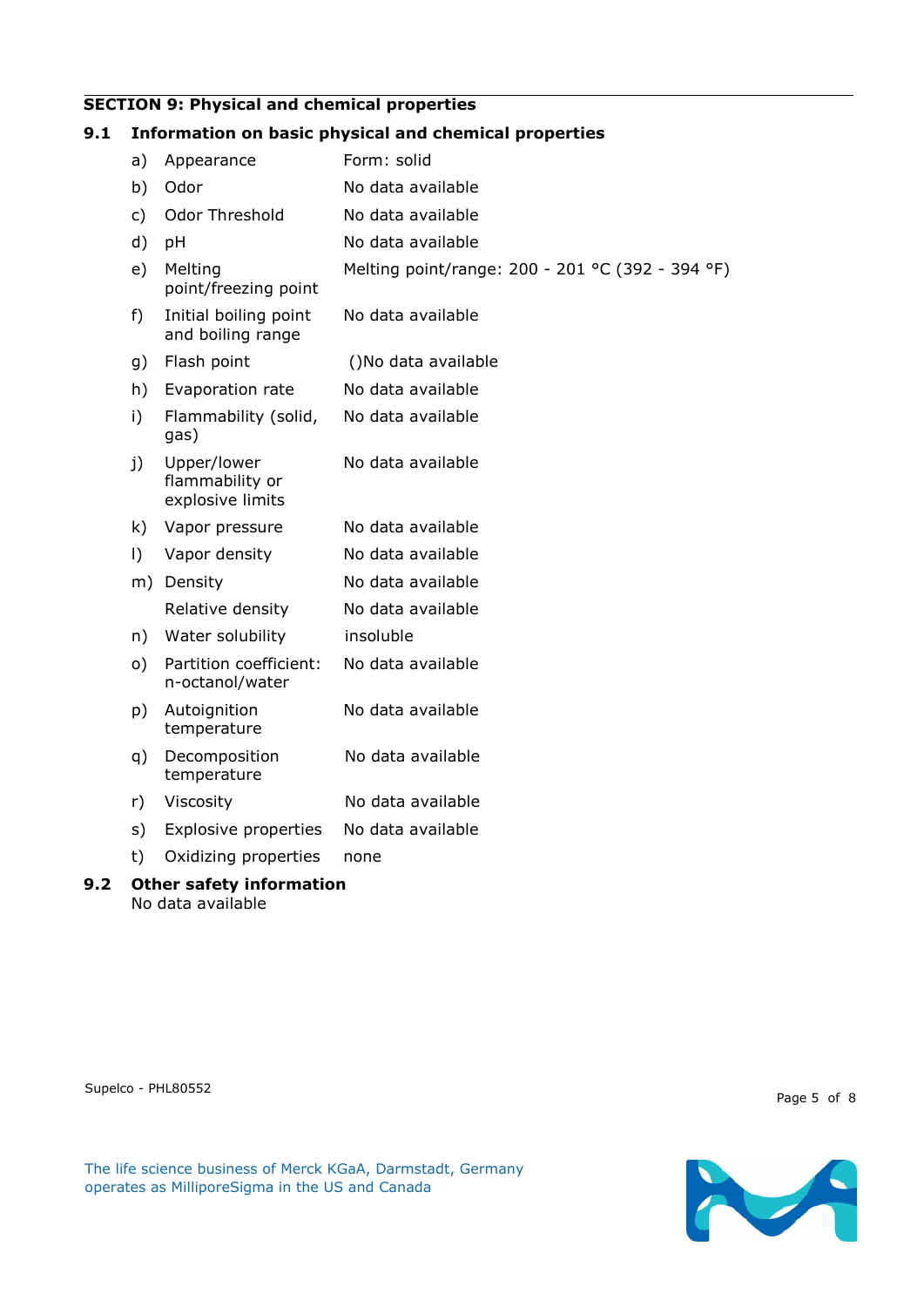# **SECTION 10: Stability and reactivity**

## **10.1 Reactivity**

The following applies in general to flammable organic substances and mixtures: in correspondingly fine distribution, when whirled up a dust explosion potential may generally be assumed.

# **10.2 Chemical stability**

The product is chemically stable under standard ambient conditions (room temperature) .

- **10.3 Possibility of hazardous reactions** No data available
- **10.4 Conditions to avoid** no information available
- **10.5 Incompatible materials** Oxidizing agents
- **10.6 Hazardous decomposition products** In the event of fire: see section 5

# **SECTION 11: Toxicological information**

# **11.1 Information on toxicological effects**

#### **Acute toxicity**

LD50 Oral - Rat - 640 mg/kg Inhalation: No data available Dermal: No data available

**Skin corrosion/irritation**

No data available

**Serious eye damage/eye irritation** No data available

**Respiratory or skin sensitization** No data available

**Germ cell mutagenicity** No data available

### **Carcinogenicity**

- IARC: No ingredient of this product present at levels greater than or equal to 0.1% is identified as probable, possible or confirmed human carcinogen by IARC.
- NTP: No ingredient of this product present at levels greater than or equal to 0.1% is identified as a known or anticipated carcinogen by NTP.
- OSHA: No component of this product present at levels greater than or equal to 0.1% is on OSHA's list of regulated carcinogens.

### **Reproductive toxicity**

No data available

#### **Specific target organ toxicity - single exposure** No data available

Supelco - PHL80552

Page 6 of 8

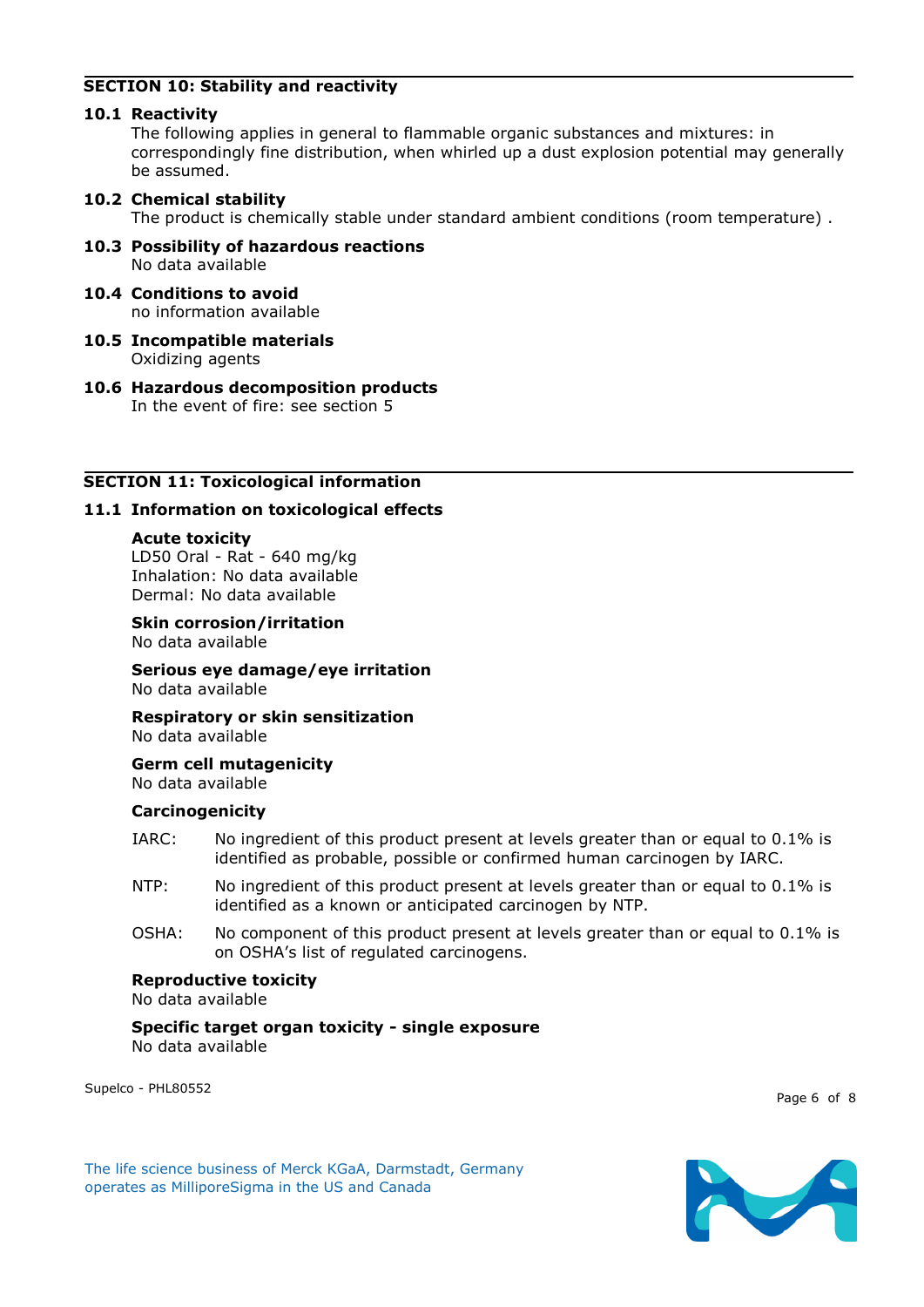# **Specific target organ toxicity - repeated exposure**

No data available

# **Aspiration hazard**

No data available

# **11.2 Additional Information**

### RTECS: UY9454150

To the best of our knowledge, the chemical, physical, and toxicological properties have not been thoroughly investigated.

# **SECTION 12: Ecological information**

# **12.1 Toxicity**

No data available

- **12.2 Persistence and degradability** No data available
- **12.3 Bioaccumulative potential** No data available
- **12.4 Mobility in soil** No data available
- **12.5 Results of PBT and vPvB assessment** PBT/vPvB assessment not available as chemical safety assessment not required/not conducted
- **12.6 Endocrine disrupting properties** No data available
- **12.7 Other adverse effects**

No data available

# **SECTION 13: Disposal considerations**

# **13.1 Waste treatment methods**

### **Product**

Waste material must be disposed of in accordance with the national and local regulations. Leave chemicals in original containers. No mixing with other waste. Handle uncleaned containers like the product itself. See www.retrologistik.com for processes regarding the return of chemicals and containers, or contact us there if you have further questions.

# **SECTION 14: Transport information**

# **DOT (US)**

Not dangerous goods

# **IMDG**

Supelco - PHL80552 Not dangerous goods

Page 7 of 8